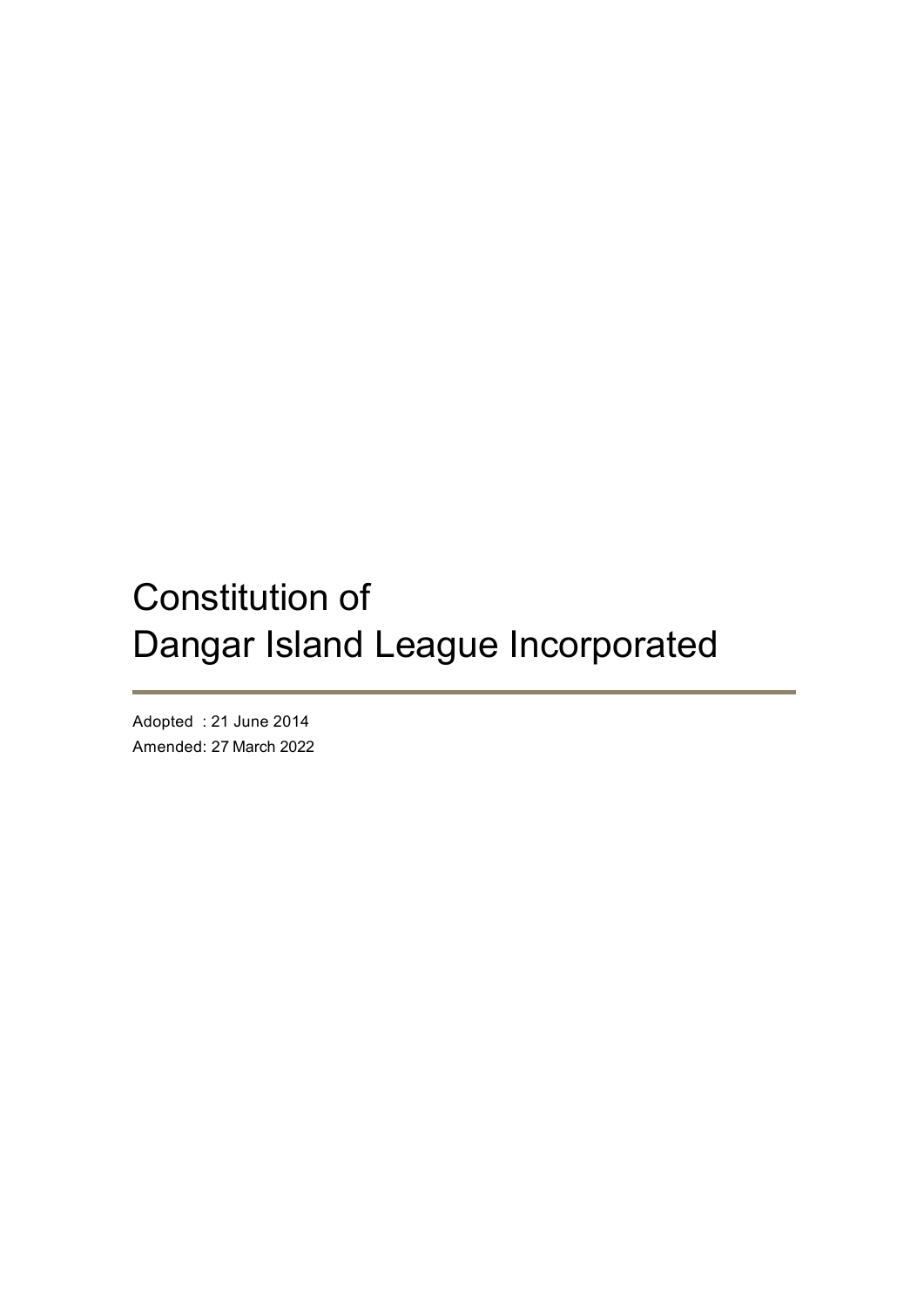## **CONTENTS**

| 1  | Name                                                  | 1              |
|----|-------------------------------------------------------|----------------|
| 2  | Objectives                                            | 1              |
| 3  | Interpretation                                        | 1              |
| 4  | Membership                                            | 1              |
| 5  | <b>Register of Members</b>                            | 1              |
| 6  | Members' liability                                    | $\overline{2}$ |
| 7  | Management                                            | $\overline{2}$ |
| 8  | Office-bearers and other Management Committee Members | $\overline{2}$ |
| 9  | Election of Management Committee                      | 3              |
| 10 | <b>Special Committees/Sub-Committees</b>              | 3              |
| 11 | <b>Public Officer</b>                                 | 4              |
| 12 | Financial Year and annual financial reporting         | 5              |
| 13 | <b>Annual Subscription</b>                            | 5              |
| 14 | Notice of Meetings                                    | 5              |
| 15 | <b>Annual General Meetings</b>                        | 6              |
| 16 | <b>Ordinary General Meetings</b>                      | 6              |
| 17 | <b>Special General Meetings</b>                       | 6              |
| 18 | Proceedings at General Meetings                       | 7              |
| 19 | Voting                                                | 7              |
| 20 | Appointment of proxies                                | 8              |
| 21 | Management Committee meetings and quorum              | 8              |
| 22 | Funds of the League                                   | 9              |
| 23 | Minutes and documents                                 | 9              |
|    |                                                       |                |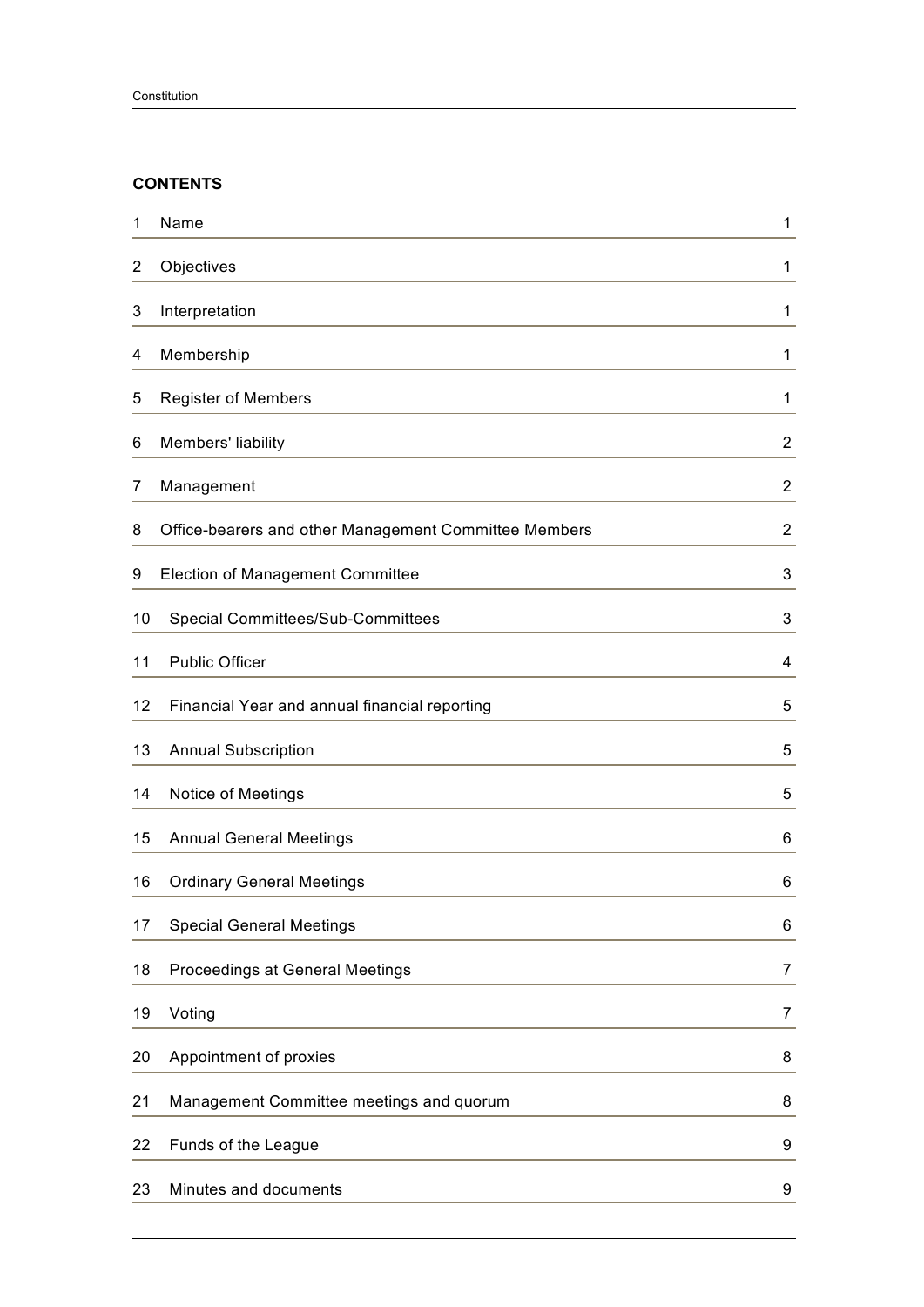#### Constitution

| 24                                | <b>Resolution of Disputes</b>                                                 | 9  |
|-----------------------------------|-------------------------------------------------------------------------------|----|
| 25                                | <b>Dissolution</b>                                                            | 10 |
| 26                                | Amendment of Constitution                                                     | 10 |
| 27                                | Custody and Inspection of Books                                               | 10 |
|                                   | APPENDIX 1: Standing Orders for General Meetings of the League                | 12 |
| APPENDIX 2a: Appointment of Proxy |                                                                               | 15 |
|                                   | APPENDIX 2b: Appointment of Proxy for election of League Management Committee |    |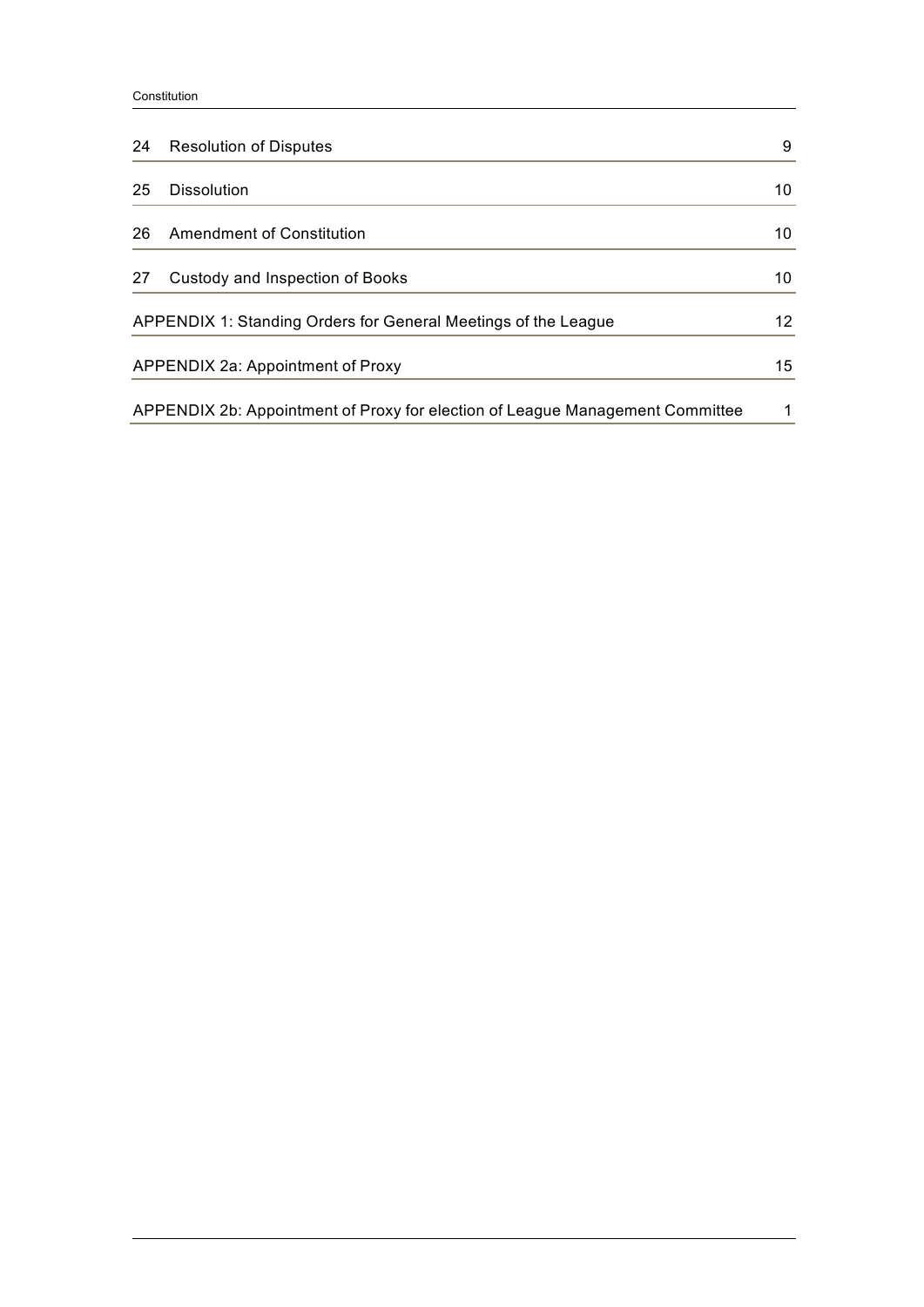#### 1 **Name**

1.1 The name of the organisation shall be **Dangar Island League Incorporated** for which the short title "League" is used in the text below.

#### 2 **Objectives**

2.1 The objectives of the League shall be:

## *To further the interests of the Dangar Island community and to exercise stewardship of our environment.*

## 3 **Interpretation**

- 3.1 A word or expression that is used in this Constitution and that is defined in the *Associations Incorporation Act 2009* (the Act) or the *Associations Incorporation Regulation 2010* (the Regulation) has the same meaning in this Constitution.
- 3.2 Notes included in this Constitution do not form part of this Constitution.
- 3.3 Appendices to this Constitution form part of this Constitution.

#### 4 **Membership**

- 4.1 Membership of the League shall be open to any ratepayer of, or adult whose principal residence is on, Dangar Island who accepts the Constitution of the League.
- 4.2 Adults wishing to become members of the League should apply to the Management Committee for membership.

**Note:** Applicants for membership will be requested to provide evidence as to their eligibility, which will include a current rates notice, or other evidence of principle residency such as a lease agreement or utility bill.

### 5 **Register of Members**

5.1 The League shall maintain a register of current members of the League showing name, island address of resident or ratepayer, postal address if different from island address, and date of joining.

**Note:** Members may also be requested to provide email contact details, which will be kept in a separate list and not made available for public inspection.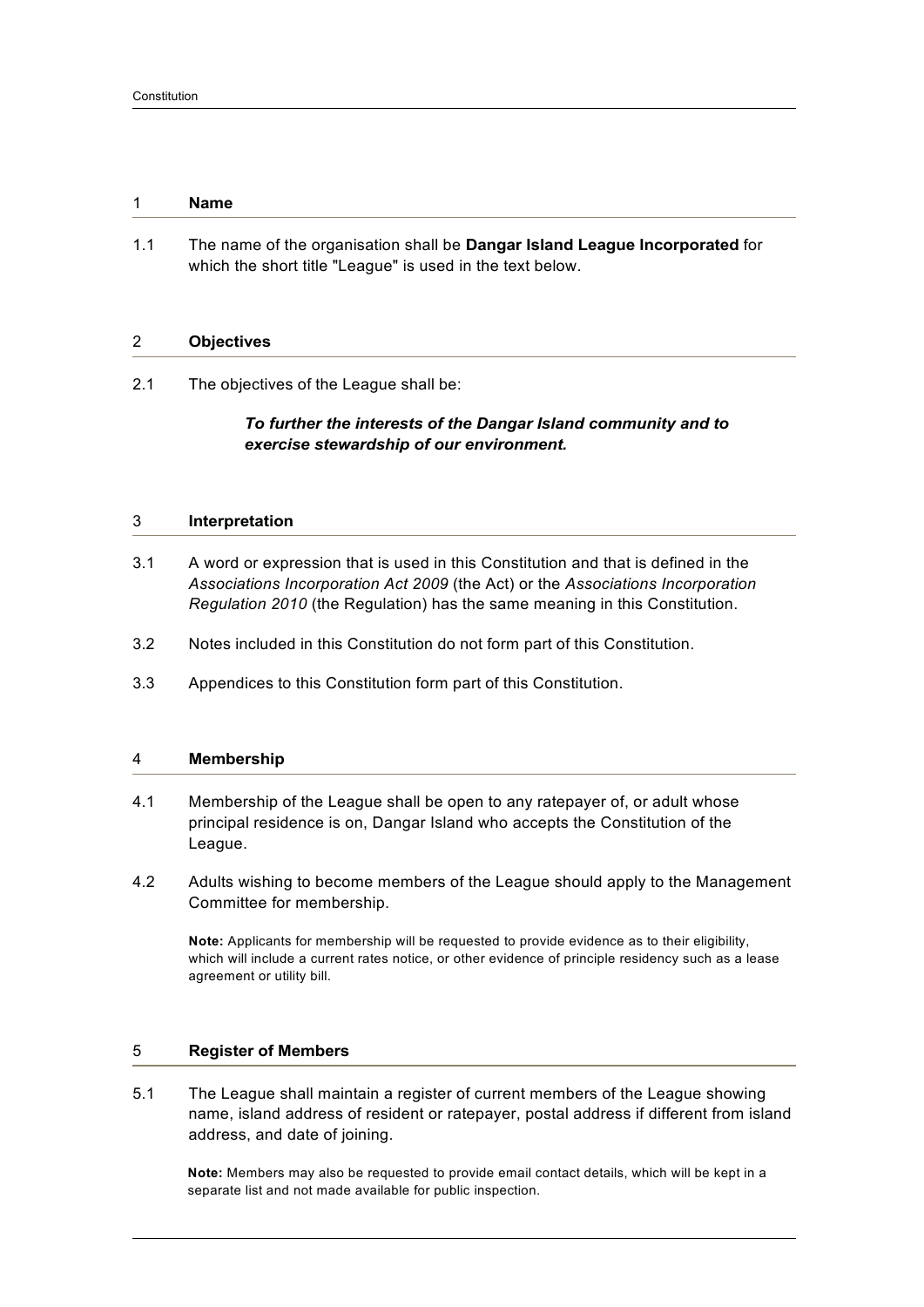### 6 **Members' liability**

The members of the League shall have no liability to contribute towards the payment of debts and liabilities of the association, or the costs charges and expenses of the winding up of the association except to the amount of any unpaid membership fees.

## 7 **Management**

- 7.1 The management of the League will be vested in a Management Committee consisting of:
	- (a) the office bearers; and
	- (b) at least 3 (three), and up to 7 (seven) other Management Committeemembers.
- 7.2 Except in respect of urgent matters when it is impossible to refer a question to a general meeting, the Management Committee will not enter into any transaction nor commit the League to any policy that has not been approved by a general meeting.
- 7.3 Any transaction or commitment made under the exception provided for in Cl.7.2 shall be reported to members as soon as practical, and in any event, at the League meeting following the making of the transaction or commitment.
- 7.4 No remuneration or other benefit in money or money's worth shall be given by the League to any member of the Management Committee except repayment of out-ofpocket expenses or reasonable and proper rent for premises let to the League.
- 7.5 A member of the Management Committee who is directly or indirectly interested in a contract or proposed contract with the League shall immediately disclose the nature of such interest. Such disclosure will be recorded in the minutes, and the member will temporarily withdraw from the meeting, and take no further part in deliberation or decision with regard to that contract.

#### 8 **Office Bearers and other Management Committee Members**

- 8.1 All Management Committee members must be League members
- 8.2 The office bearers of the League will comprise:
	- (a) President;
	- (b) Vice President;
	- (c) Secretary;
	- (d) Treasurer.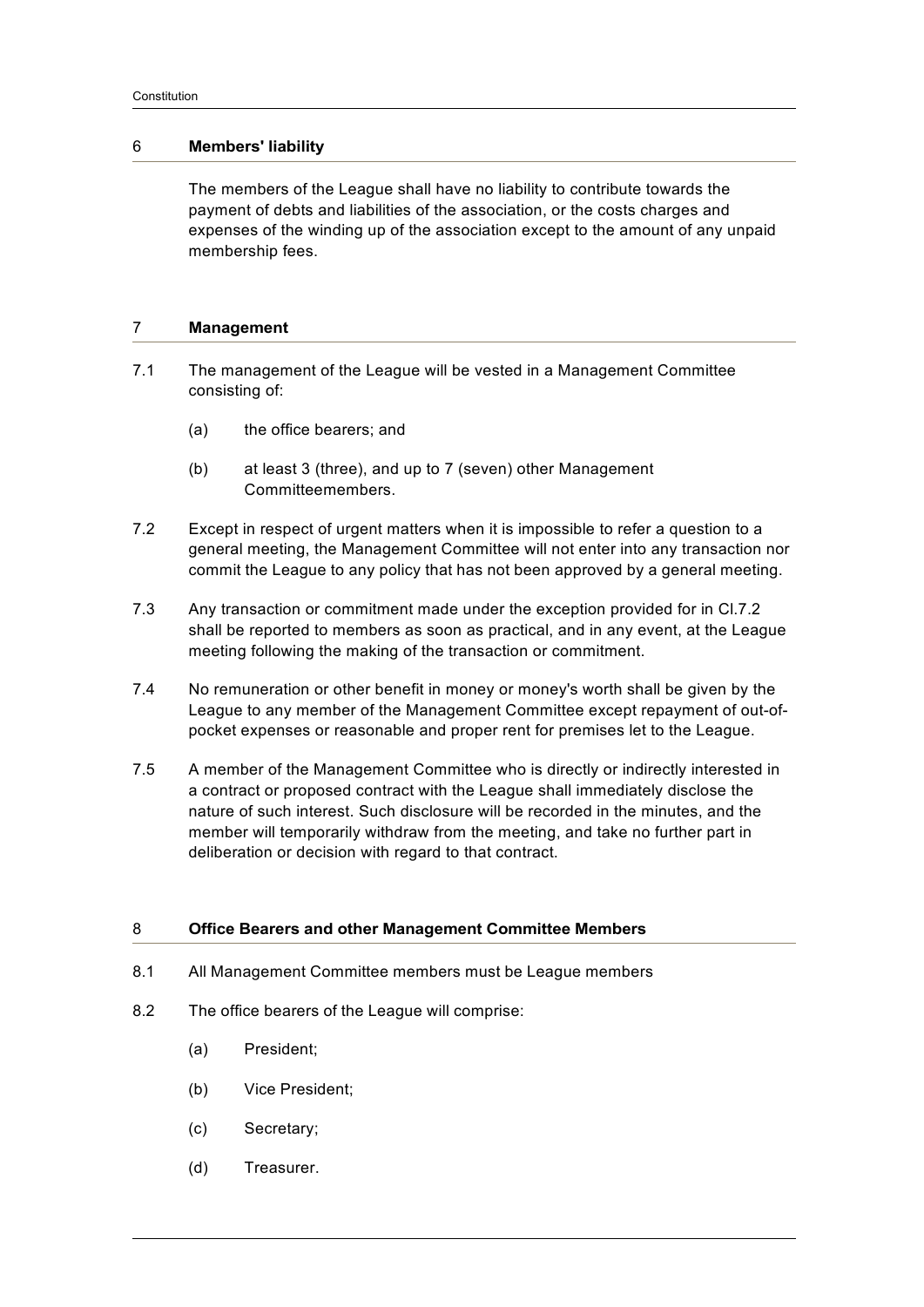- 8.3 There shall be at least 3 (three) and up to 7 (seven) other members of the Management Committee who will be elected at the Annual General Meeting (AGM).
- 8.4 One of these members shall fill the specific role of identifying and representing the interests of the natural environment. The role of this member shall be to:
	- a) seek information from people with relevant specialist ecological knowledge about matters discussed by the Management Committee;
	- b) share this information with Management Committee members;
	- c) make recommendations to the Management Committee based on specialist ecological knowledge and which are in the best interests of the natural environment and native species;
	- d) make decisions and vote on resolutions to support the interests of the natural environment.
- 8.5 Any casual vacancy on the Management Committee may be filled by the Management Committee until such time as such appointment is confirmed by vote at the next ordinary general meeting.

#### 9 **Election of Management Committee**

- 9.1 All office bearers and other Management Committee members, including special and sub-committee members, shall vacate their respective positions at the AGM following that at which they were elected.
- 9.2 A candidate for a position as office bearer or other member of the Management Committee must be nominated by two members of the League, in writing and accompanied by the written consent of the nominee.
- 9.3 The nominations must be delivered to the secretary or to the island letter box of the League at least 8 days before the date fixed for the AGM at which the vote is to take place.
- 9.4 A notice detailing nominations will be prominently displayed on notice boards on the island 7 days before the date fixed for the AGM at which the vote is to take place.
- 9.5 If insufficient nominations are received to fill all vacancies, the candidates nominated are taken to be elected and further nominations are to be received at the AGM.
- 9.6 If insufficient further nominations are received to fill all vacancies (including at least 3 Management Committee member vacancies in addition to office bearers), the positions on the Management Committee are taken to be casual vacancies.
- 9.7 In the event that the number of candidates for any position exceeds the number of vacancies, election shall proceed by secret ballot and the primary system of voting, for which each ballot paper must be initialled by the Returning Officer or an appointed assistant and duly accounted for after the ballots have been collected.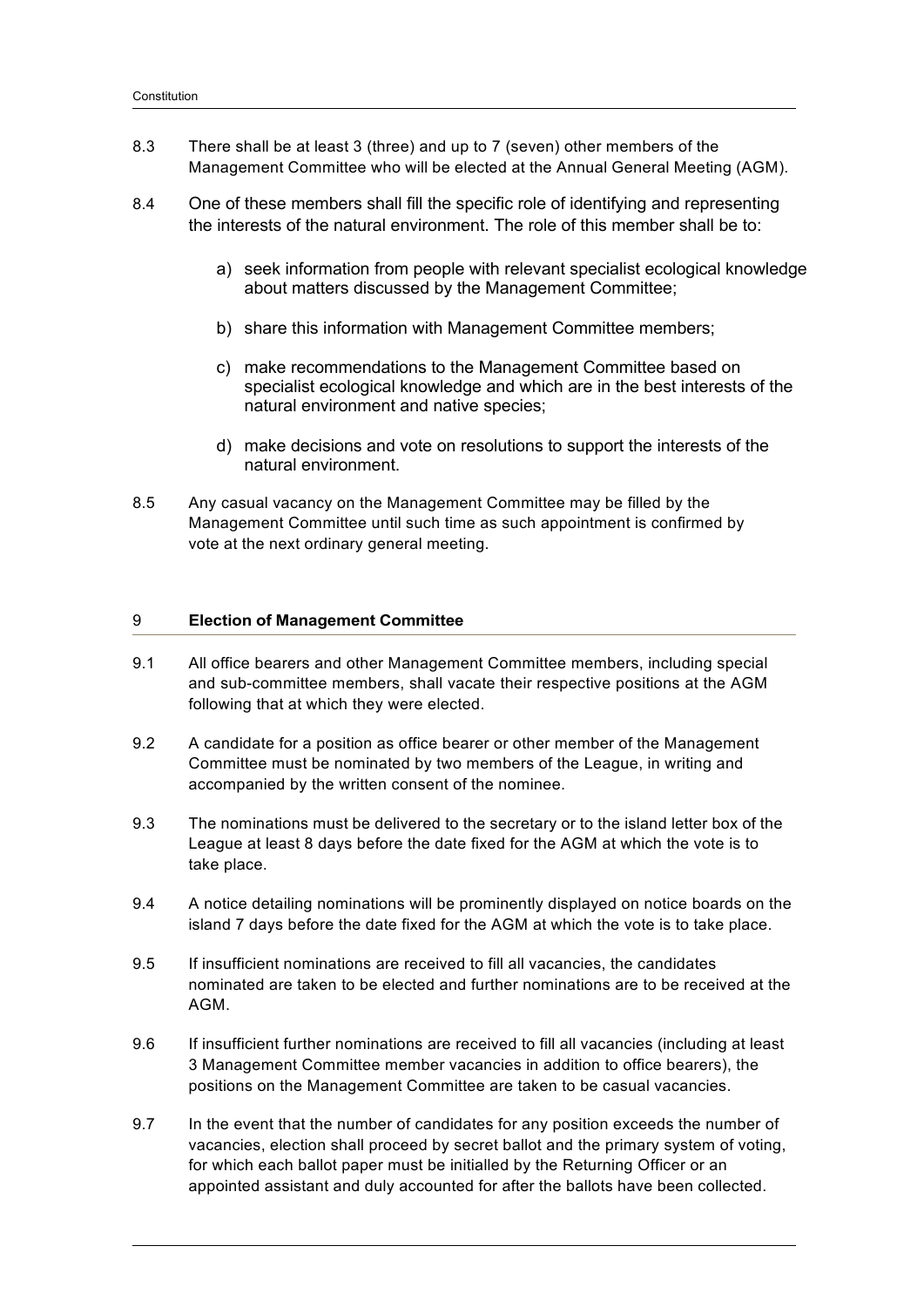#### 10 **Special Committees/Sub-Committees**

- 10.1 The Management Committee or members of the League present at a properly constituted general meeting may appoint special committees or sub-committees to undertake specific tasks.
- 10.2 The President, Secretary, or a Management Committee member delegated thereby, shall be members of all special or sub-committees ex officio.
- 10.3 Any financial member of the League may attend any meeting of any special or subcommittee.
- 10.4 All special or sub-committees must report proceedings and resolutions at all ordinary general meetings.
- 10.5 Minutes of all special or sub-committees must be lodged with, and maintained by, the Secretary of the League.

#### 11 **Public Officer**

- 11.1 The Management Committee shall ensure that a person is appointed as Public **Officer**
- 11.2 The Public Officer must be an office bearer or other Management Committee member.
- 11.3 The Management Committee may at any time remove the Public Officer from that role and appoint a new person to the role provided the person so appointed is a member of the Management Committee.
- 11.4 The Public Officer will be deemed to have vacated their position in the following circumstances:
	- (a) death;
	- (b) resignation;
	- (c) removal by the Management Committee or at a general meeting;
	- (d) bankruptcy or financial insolvency;
	- (e) mental illness.
- 11.5 When a vacancy occurs in the position of Public Officer the Management Committee shall within 14 days notify the Department of Fair Trading by the prescribed form and appoint a new Public Officer.
- 11.6 The Public Officer is required to notify the Department of Fair Trading by the prescribed form in the following circumstances.
	- (a) Appointment (within 14 days);
	- (b) A change of residential address (within 14 days);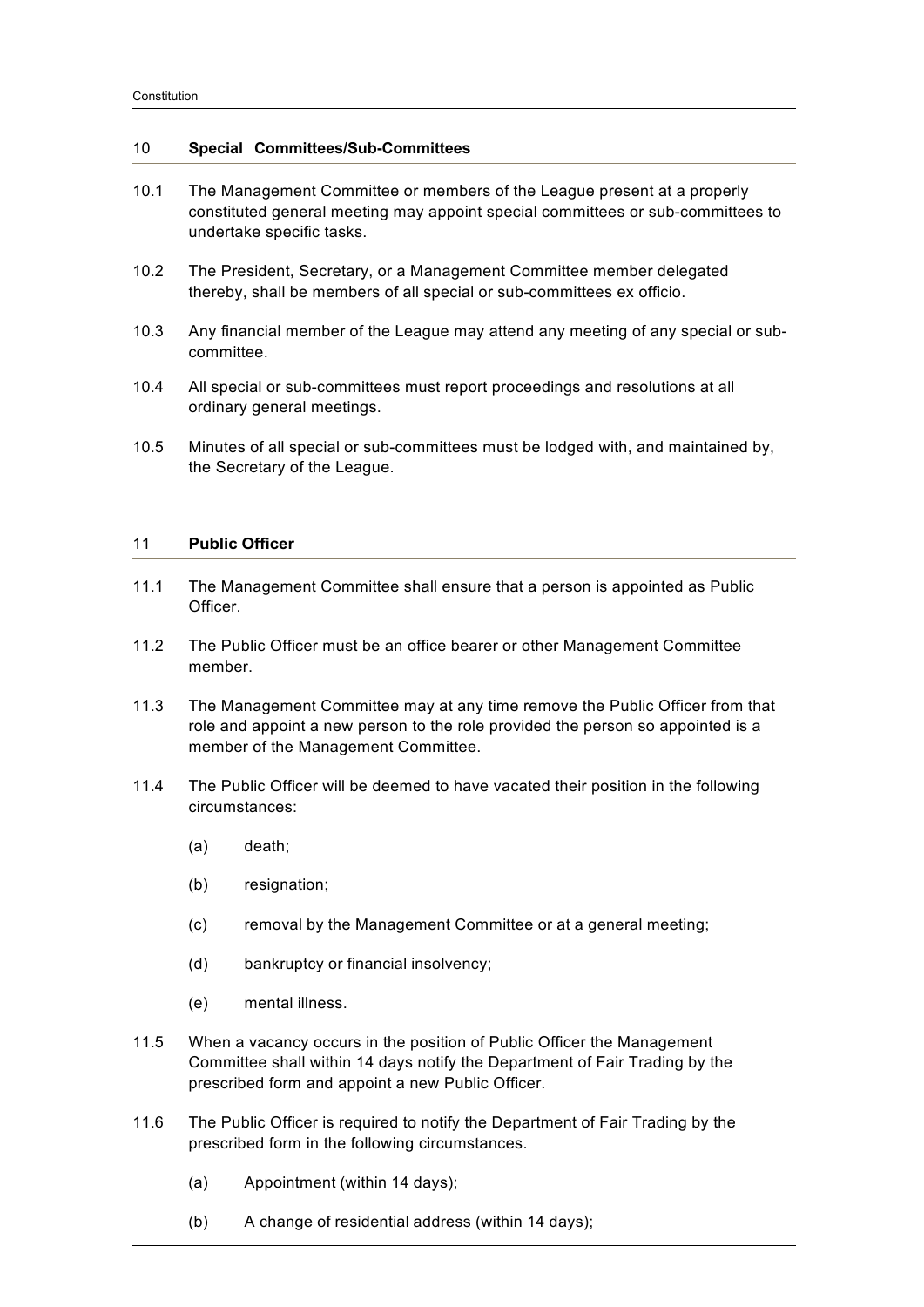- (c) A change in the League's Constitution (within one month);
- (d) A change in the League's financial affairs (within one month of the AGM);
- (e) A change in the League's name (within one month).
- 11.7 The Public Officer must keep a register of Management Committee members, which must contain for each Management Committee member their name, island address, postal address if different from island address, and date on which they

became a member of the Management Committee. This register must be updated within a month of any change taking place.

#### 12 **Financial Year and annual financial reporting**

- 12.1 The financial year shall conclude on the thirtieth day of June each year.
- 12.2 The League will lodge an annual summary of financial affairs in the approved form with the Director General within one month after the AGM following the end of the financial year.

#### 13 **Annual Subscription**

- 13.1 A member must pay an annual membership fee as determined by members at a general meeting:
	- (a) except as provided by paragraph (b), on or before 1 July in each calendar year, or
	- (b) if the member becomes a member after 1 July in any calendar year, on becoming a member and on or before 1 July in each succeeding calendar year.
- 13.2 Members may pay any dues outstanding preceding the Annual General Meeting following the end of the financial year.

## 14 **Notice of Meetings**

14.1 Notices of meetings detailing time, date, place and agenda, including motions on notice, shall be given by the secretary and prominently displayed on notice boards on the island before such meeting.

**Note**: The intention is also to post notices of meetings on the League website, and to email to those members who have registered their email addresses.

- 14.2 An AGM must be specified as such in the notice convening it.
- 14.3 Notice of the AGM will include a call for nominations for the Management Committee.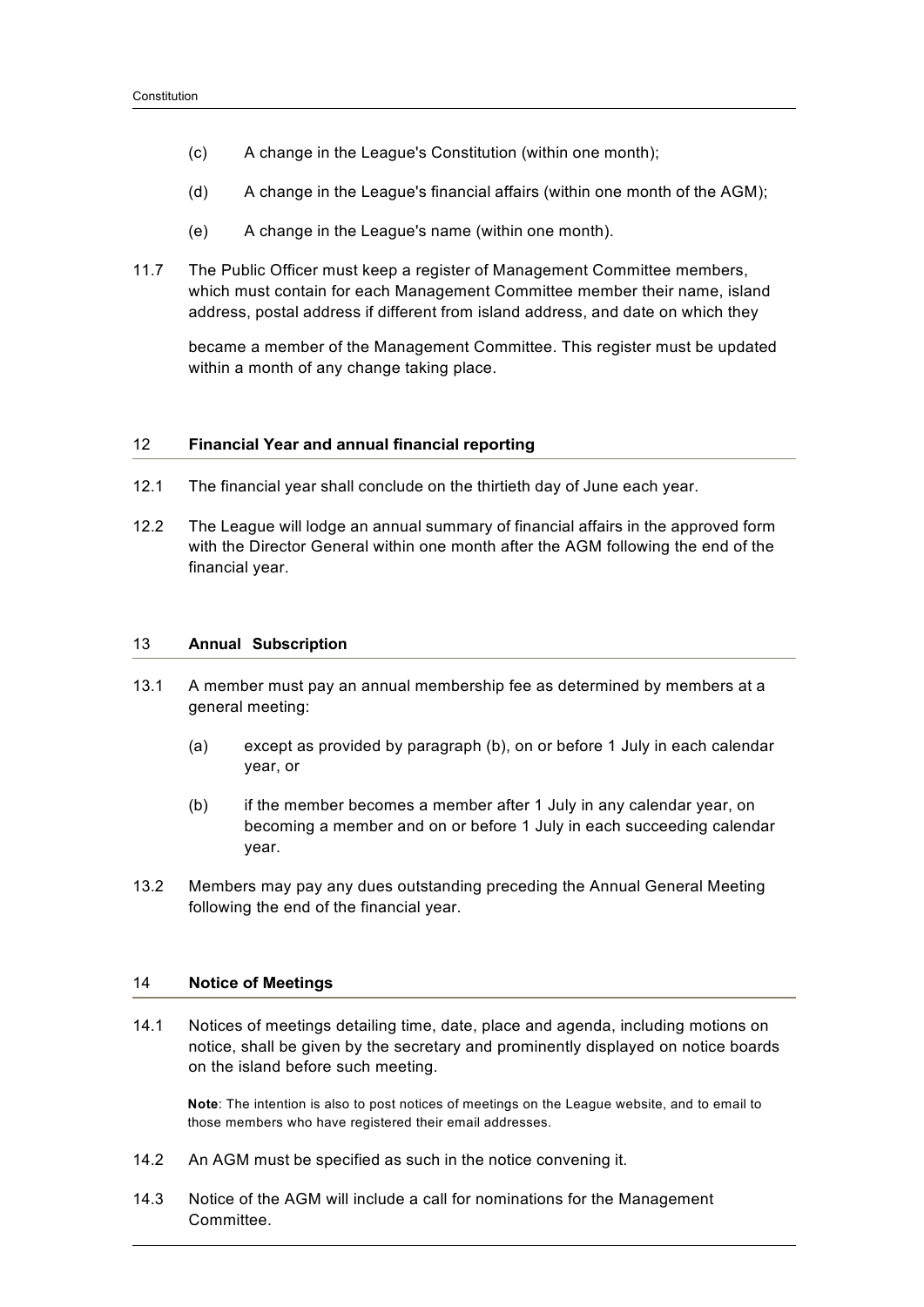- 14.4 Except if the nature of the business proposed to be dealt with at a meeting requires a special resolution, notice must be given at least 14 days before the meeting.
- 14.5 If the nature of the business proposed to be dealt with at a meeting requires a special resolution, notice must be given at least 21 days before the meeting, specifying in addition to the matters in 14.1 the intention to propose the resolution as a special resolution.
- 14.6 No business other than that specified in the notice of the meeting is to be transacted at the meeting, except in the case of an AGM, business specified in cl. 15.3

### 15 **Annual General Meetings**

15.1 The Annual General Meeting will be held within 6 months after 30 June of each year

**Note**: The intention is in ordinary circumstances to hold the AGM during the month of September.

- 15.2 The quorum for an AGM will be ten (10) members.
- 15.3 In addition to any other business which may be transacted at an annual general meeting, the business of an AGM will include:
	- (a) Acceptance of the minutes of the preceding AGM;
	- (b) The President's Report;
	- (c) The Report summarising the financial affairs of the League for the previous financial year;
	- (d) Election of office-bearers and members of the Management Committee;
	- (e) Appointment of sub-committees
- 15.4 If a quorum is not present within a half hour of the time set down for the meeting, the meeting shall be adjourned to the same time and place (7) days later. If at such an adjourned meeting a quorum is not present within half an hour of the notified starting time of the meeting, then those members present shall be deemed to constitute a quorum.

#### 16 **Ordinary General Meetings**

- 16.1 There will be at least two (2) ordinary general meetings, in addition to the AGM, held each year, spaced approximately 3 to 4 months apart.
- 16.2 The quorum for an ordinary general meeting will be ten (10) members.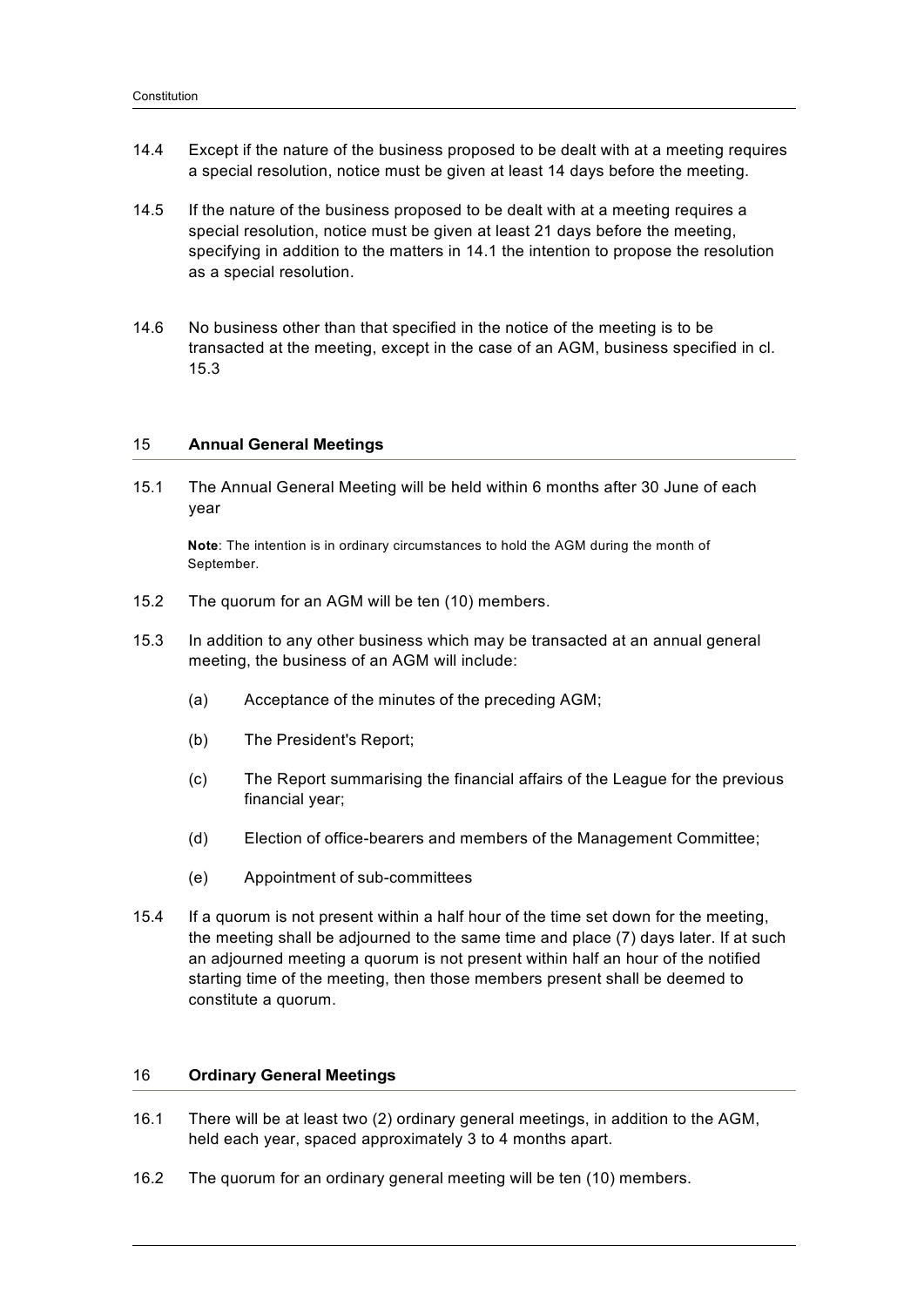## 17 **Special General Meetings**

- 17.1 A Special General Meeting will be convened at the request in writing of:
	- (a) Any 2 members of the Management Committee;
	- (b) Any 5 financial members;
	- (c) By resolution of the Management Committee.
- 17.2 The quorum for a Special General Meeting will be ten (10) members.

#### 18 **Proceedings at General Meetings**

18.1 Proceedings at General Meetings will be conducted according to the Standing Orders included in Appendix 1 to the Constitution.

#### 19 **Voting**

- 19.1 On any question arising at a meeting of the League a member has one vote only.
- 19.2 All matters for resolution at a general meeting of the association are to be determined as an ordinary resolution, except where this constitution or Act specifically provide for a special resolution.
- 19.3 All special resolutions and all votes conducted under clause 9.7 (election of Management Committee Members in the event that the number of candidates for any position exceeding the number of vacancies) will be determined by secret ballot.

**Note**: A resolution is a formal decision passed by the association in accordance with its constitution. There are two types of resolutions, ordinary and special. An ordinary resolution is passed if more than half of the formal votes cast support it. Most decisions at a general meeting are made by ordinary resolution. Under the Act, a special resolution, including any change to the Constitution, is only passed if at least three quarters of the votes cast support it.

- 19.4 All resolutions other than those specified in cl.19.3 are to be determined by either:
	- (a) a show of hands; or
	- (b) on the motion of the President, or if 5 or more members present at the meeting call for a secret ballot, by secret ballot.
- 19.5 All votes must be given personally or by proxy.
- 19.6 In the event that a vote is to occur by way of secret ballot a Returning Officer shall be appointed by the Management Committee prior to the conduct of the vote. The Returning Officer may not be a member of the Management Committee.
- 19.7 In the case of an equality of votes the motion shall be decided in favour of the status quo.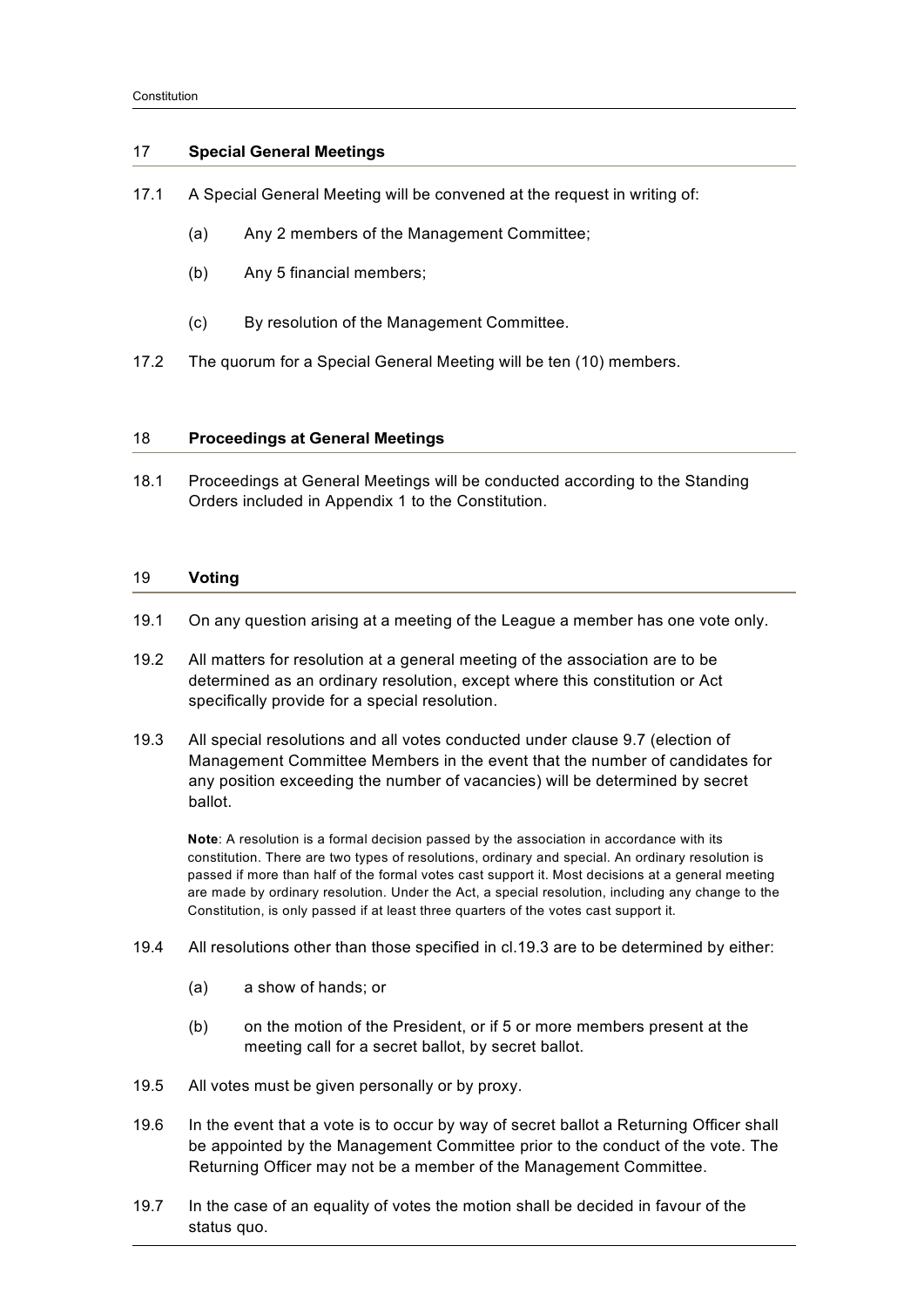19.8 In order to vote, members' current dues must be paid in accordance with clause 13.1.

#### 20 **Appointment of proxies**

- 20.1 Each member is to be entitled to appoint another member as proxy by notice given to the secretary before the time of the meeting in respect of which the proxy is appointed. Notice may be given by delivering the proxy to the Secretary or the letter box of the League at least 3 hours before the meeting,
- 20.2 The notice appointing the proxy is to be in the form set out in Appendix 2 to the **Constitution**

### 21 **Management Committee meetings and quorum**

- 21.1 The Management Committee must meet at least 3 times in each period of 12 months at such place and time as the Management Committee may determine.
- 21.2 Additional meetings of the Management Committee may be convened by the president or by any member of the Management Committee.
- 21.3 Oral or written notice of a meeting of the Management Committee must be given by the secretary to each member of the Management Committee at least 48 hours (or such other period as may be unanimously agreed on by the members of the Management Committee) before the time appointed for the holding of the meeting.
- 21.4 Notice of a meeting given under subclause (3) must specify the general nature of the business to be transacted at the meeting and no business other than that business is to be transacted at the meeting, except business that the Management Committee members present at the meeting unanimously agree to treat as urgent business.
- 21.5 Any 3 members of the Management Committee constitute a quorum for the transaction of the business of a meeting of the Management Committee.
- 21.6 No business is to be transacted by the Management Committee unless a quorum is present and if, within half an hour of the time appointed for the meeting, a quorum is not present, the meeting is to stand adjourned to the same place and at the same hour of the same day in the following week.
- 21.7 If at the adjourned meeting a quorum is not present within half an hour of the time appointed for the meeting, the meeting is to be dissolved.
- 21.8 At a meeting of the Management Committee:
	- (a) the president or, in the president's absence, the vice-president is to preside, or
	- (b) if the president and the vice-president are absent or unwilling to act, such one of the remaining members of the Management Committee as may be chosen by the members present at the meeting is to preside.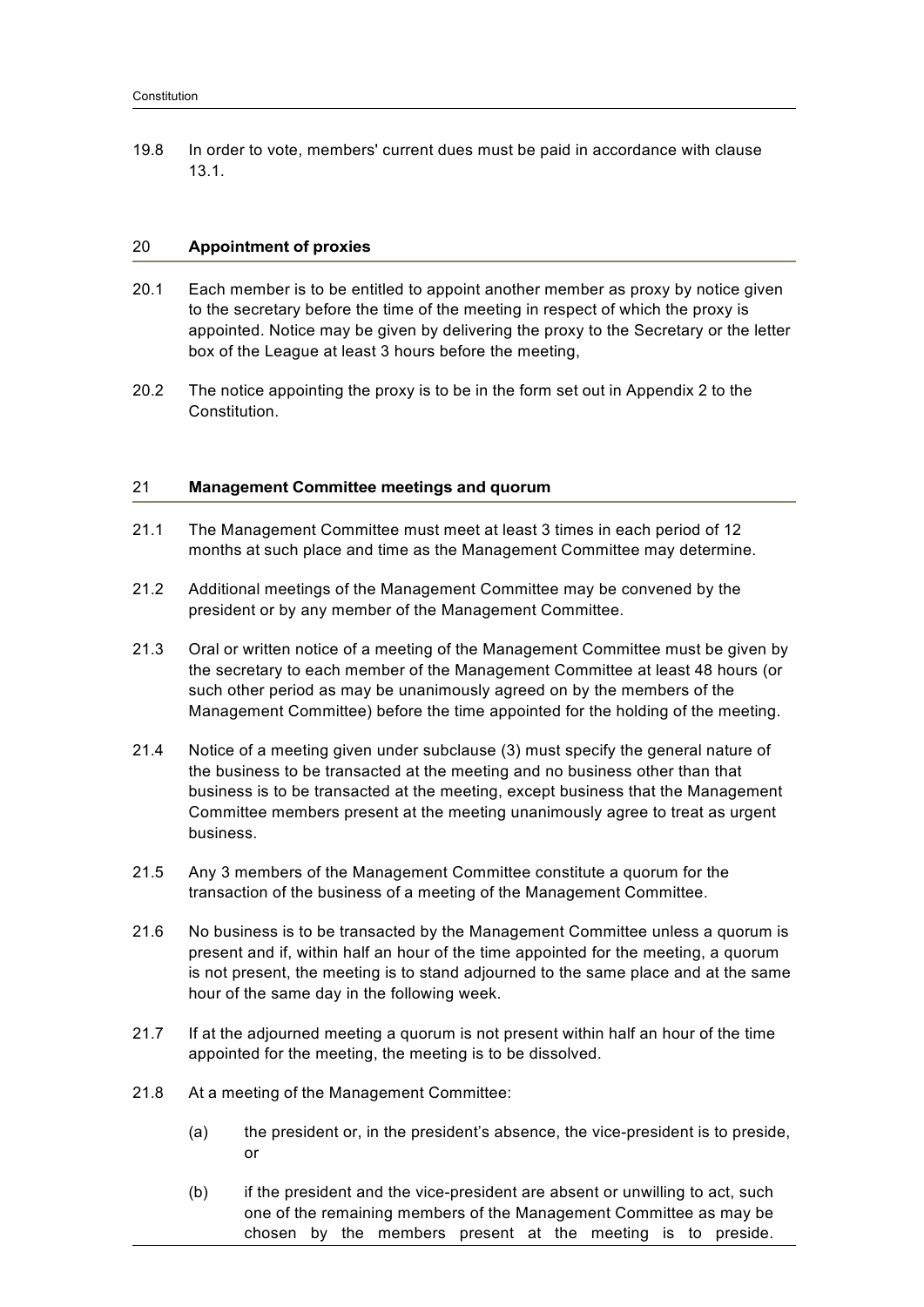## 22 **Funds of the League**

- 22.1 The Treasurer shall keep accounts to the common standard and make a full written financial report to every general meeting.
- 22.2 Receipts shall be issued for all monies received and such monies shall be deposited intact at the earliest possible date in a bank account in the name of the Dangar Island League Inc.
- 22.3 A majority of members at a general meeting of the League may by resolution authorise expenditure but notice of motion shall be required for any proposal to spend a total of more than \$1500.00 on any single project.
- 22.4 The Management Committee may authorise the expenditure of an amount not exceeding \$750.00 on any single project provided full details are reported to the members of the next ordinary general meeting.
- 22.5 Payments shall be made by cheque signed by any two (2) of the President, Vice-President, Secretary or Treasurer or by EFT authorised by any two (2) of the President, Vice-President, Secretary or Treasurer.
- 22.6 The assets and income of the organisation shall be applied solely to further its objects and no portion shall be distributed directly or indirectly to the members of the organisation except as genuine compensation for services rendered or expenses incurred on behalf of the organisation.

## 23 **Minutes and documents**

- 23.1 Correspondence and other documents must be signed on behalf of the League by two authorised signatories, these being office bearers of the League and the public officer.
- 23.2 The secretary shall keep and maintain minutes and records of attendance of all League meetings, including those of management and all special committees. Minutes will include all resolutions and a précis of general discussion.
- 23.3 The minutes of an AGM shall be presented to and confirmed at the next AGM.
- 23.4 The minutes of special general meetings shall be presented to the following ordinary general meeting.
- 23.5 The minutes of ordinary general meetings shall be presented to the following ordinary general meeting or AGM, whichever is conducted first.

**Note:** Minutes of all League meetings will also be posted on the League website, and if possible a copy of the minutes of the previous AGM, general meeting or special general meeting (as the case may be) will be made available in the Dangar Island Café.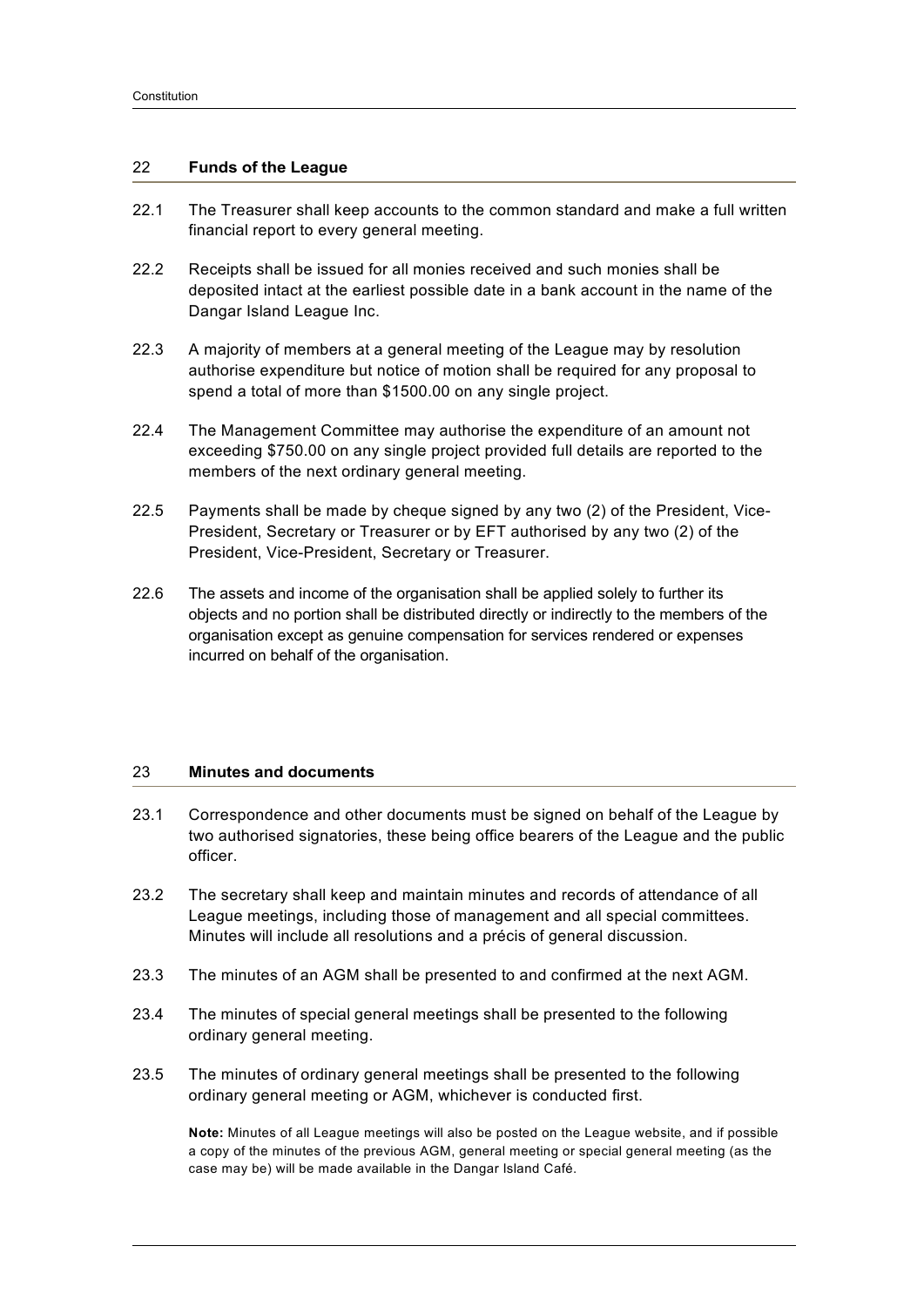## 24 **Resolution of Disputes**

- 24.1 In the event of a dispute arising between members (in their capacity as members) or between member(s) and the League, which cannot be resolved through good faith discussion between the parties in dispute within 1 month of the dispute arising, the dispute may be referred to a neutral third party whose identity has been agreed to by the parties in dispute, for further facilitated discussion.
- 24.2 Failing agreement as to the identity of a neutral third party or resolution within one month of referral to the neutral third party, the dispute is to be referred to a community justice centre for mediation under the Community Justice Centres Act 1983.
- 24.3 If the dispute is not resolved by mediation within 3 months of the referral to a community justice centre, the dispute is to be referred to arbitration. The Commercial Arbitration Act 1984 applies to any such dispute referred to arbitration.

#### 25 **Dissolution**

- 25.1 The League shall be dissolved in the event of membership dropping below fifteen (15) members or on the passing of a Special Resolution at a Special General Meeting to consider such a question.
- 25.2 Upon the dissolution of the League all assets and funds of the League shall, after the payment of all expenses and liabilities, be handed over to such registered or exempted charity as a simple majority of members of the Special General Meeting so convened may decide.

## 26 **Amendment of Constitution**

26.1 The name, objects and/or Constitution of the League may only be amended by way of a Special Resolution passed at any ordinary general meeting for which the notice of the proposed amendments shall have been given or at a Special General Meeting convened for the purpose of considering such amendments.

## 27 **Custody and Inspection of Books**

- 27.1 The register of members must be open for inspection free of charge by any member of the association at any reasonable hour.
- 27.2 If a member requests that any information contained on the register about the member (other than the member's name) not be available for inspection, that information must not be made available for inspection.
- 27.3 Except as otherwise provided by this constitution, the public officer must keep in his or her custody or under his or her control all records, books and other documents relating to the association.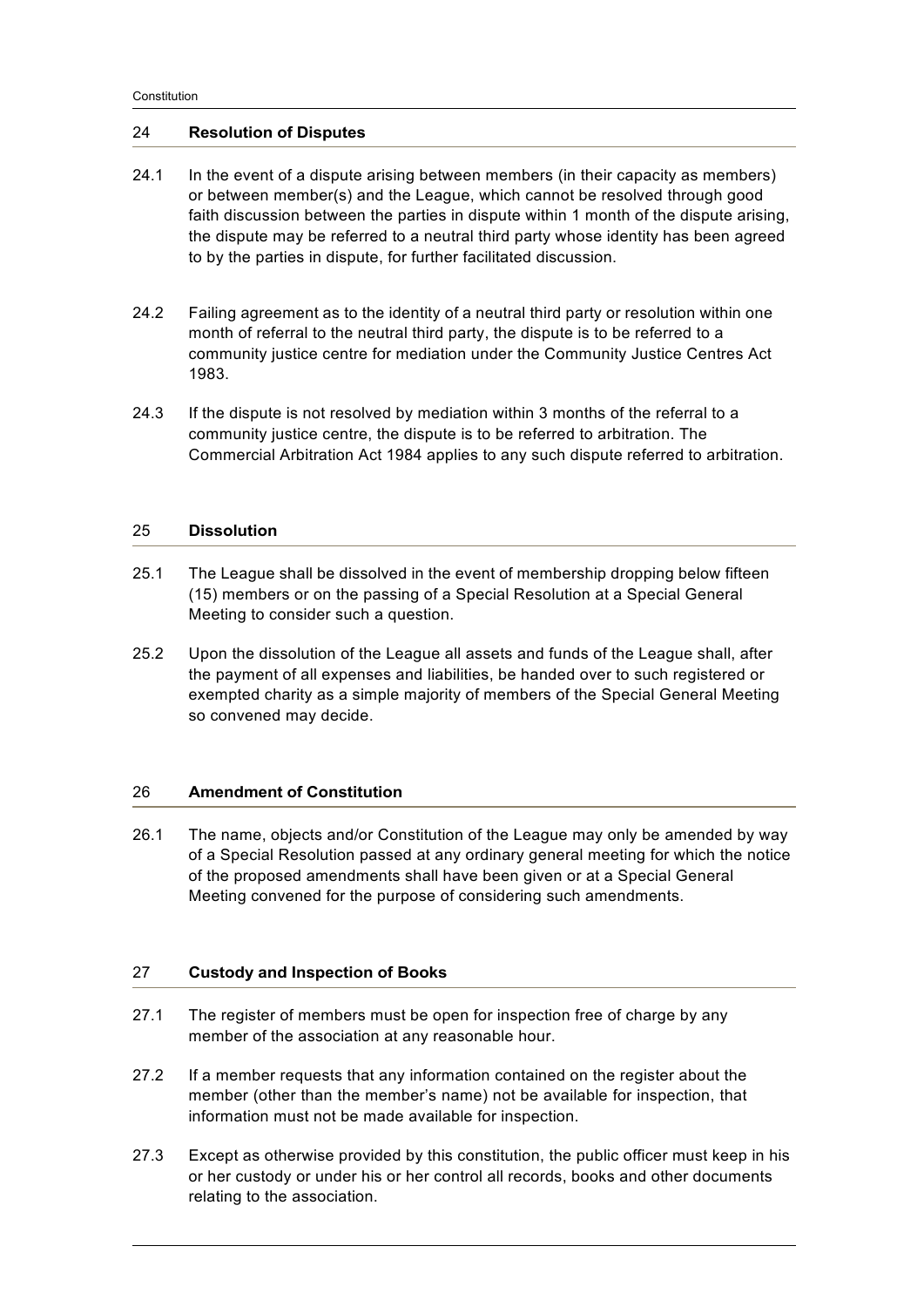- 27.4 The following documents must be open to inspection, free of charge, by a member of the association at any reasonable hour:
	- (a) records, books and other financial documents of the association,
	- (b) this constitution,
	- (c) minutes of all Management Committee meetings and general meetings of the association.
- 27.5 A member of the association may obtain a copy of any of the documents referred to in 27.4 on payment of a fee of not more than \$1 for each page copied.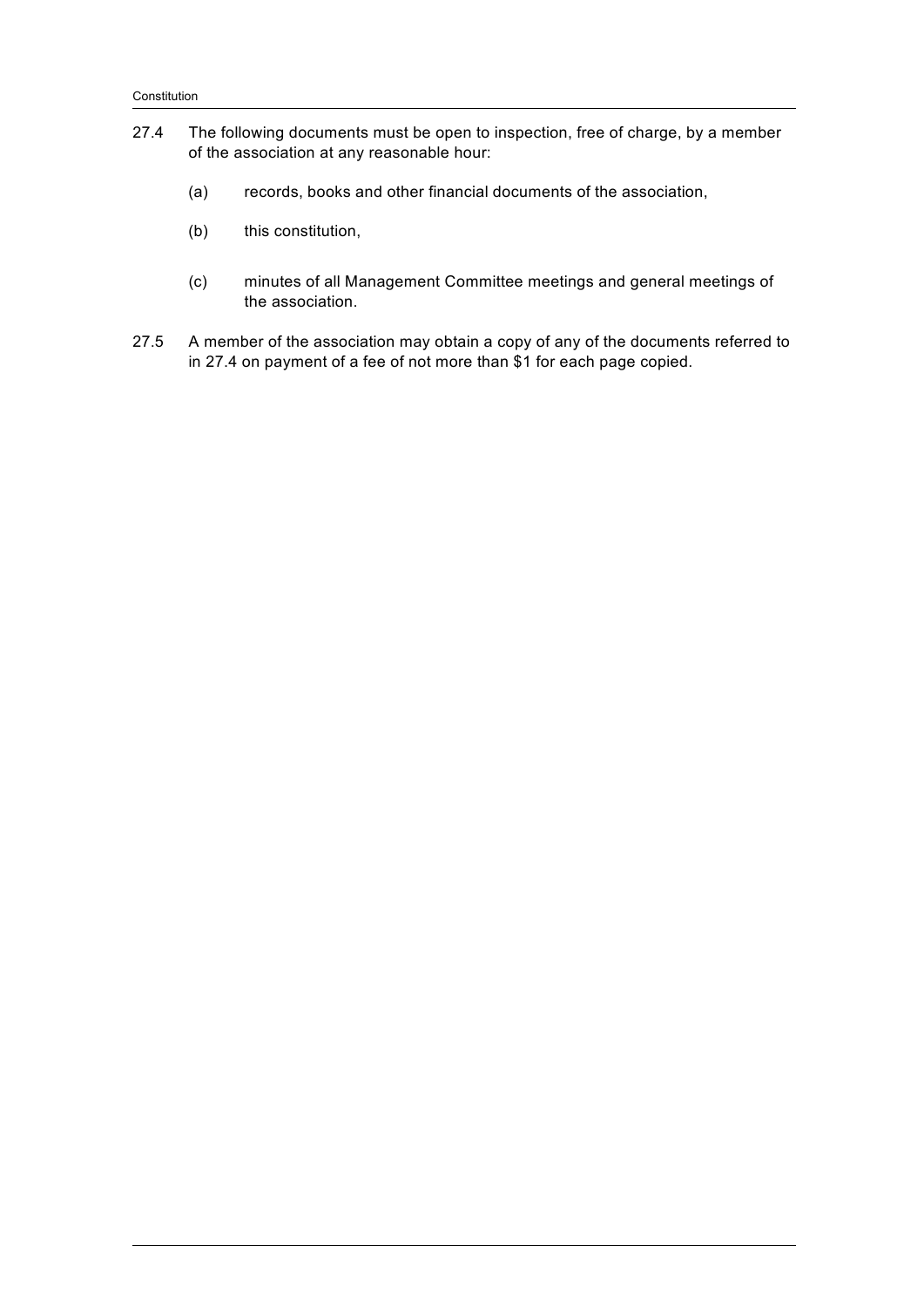## **APPENDIX 1: Standing Orders for General Meetings of the League**

## **(Clause 18.1)**

## 1. **ORDER OF BUSINESS**

- (1) Opening and apologies
- (2) Introduction of New Members.
- (3) Minutes of Previous Meeting:
	- a. Acceptance
	- b. Business Arising (to be limited to matters arising directly from the Minute of the previous meeting and not to include matters that will be dealt with in Reports and General Business).
- (4) Management Committee reports:
	- a. President
	- b. Secretary including correspondence and business arising from such (to be limited to matters that will not be dealt with in other and General Business)
	- c. Treasurer
	- d. Others as required
- (5) Subcommittee reports (if any)
- (6) Motions on Notice
- (7) General and other Business

## 2. **RULES OF DEBATE**

- (1) All business shall proceed by way of motions, which motions and amendments thereto shall be affirmative in form and moved and seconded. Any motion or amendment that is not seconded shall lapse.
- (2) Any amendment may be moved to a motion provided that such amendment is in the opinion of the Chairman relevant to the motion and not a direct negative thereto.
- (3) Any number of amendments may be debated during the debate on the original motion but not more than one amendment shall be moved at a time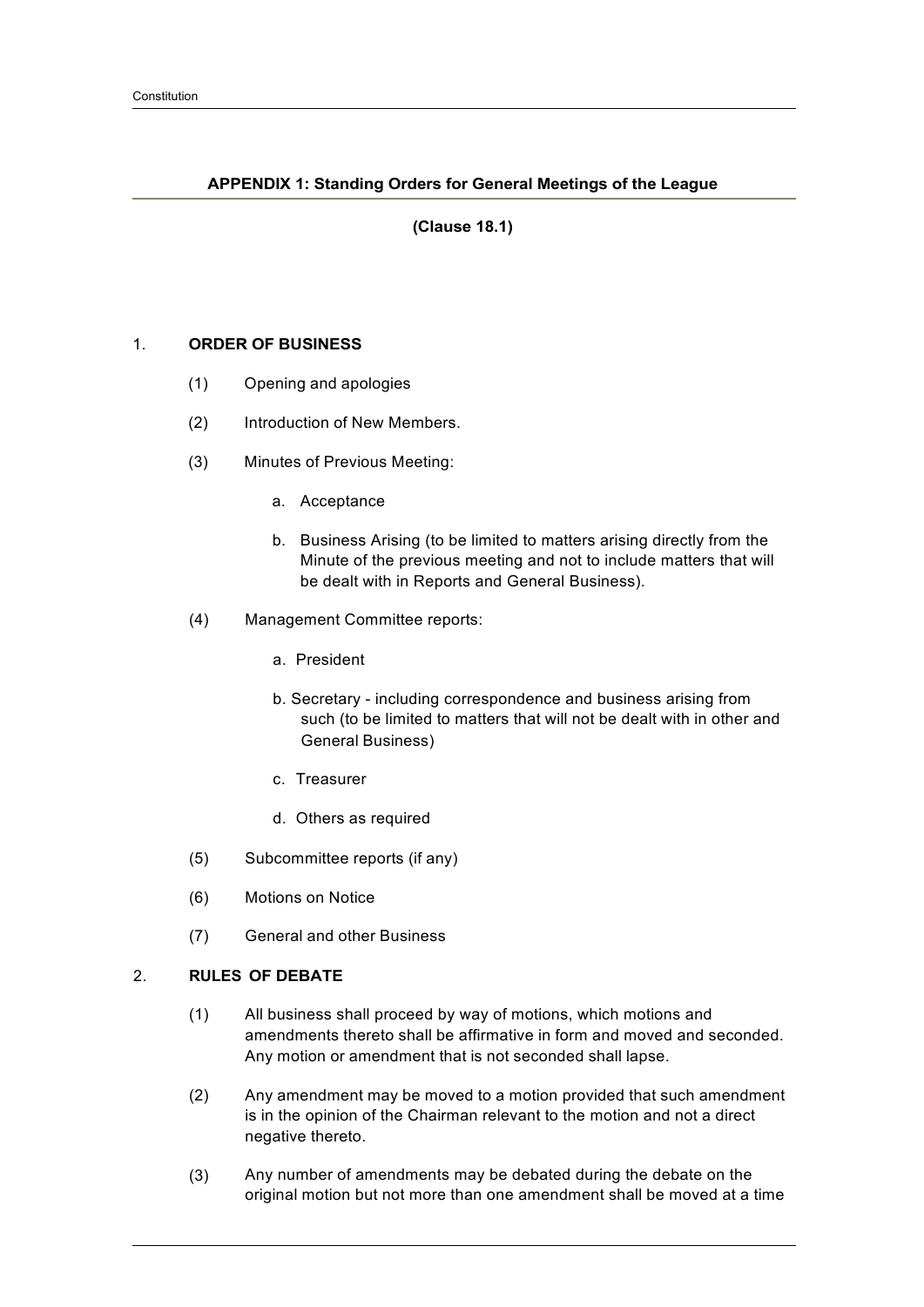and the mover of any further amendment shall give notice of his or her intention to move such further amendment and the text thereof.

- (4) Unless a majority of the members present at the meeting agree otherwise no person except the mover of a motion may speak more than once on that motion or any amendment thereof.
- (5) The mover of a motion shall have the right to reply but when such right is exercised the debate shall be closed and the motion (or, if any amendment thereof has been moved and seconded, then the amendment) shall be put to the vote.
- (6) If any amendment be carried on the vote it becomes the motion and subject to a debate on any further amendment of which notice has been given the motion as amended shall be put to the vote without further debate.
- (7) After the mover and seconder of a motion have spoken, the order of successive speakers shall be at the discretion of the Chairman who should be guided by the order in which persons present indicate their intention to speak by rising or in some other manner.
- (8) The Chairman shall control all debates and the decision of the Chairman on any question of procedure arising during a debate shall be final unless overruled by a resolution of a majority of members present at the meeting, provided that any question affecting the Constitution and Rules of the League shall be dealt with under the provisions thereof.
- (9) No motion or amendment after being moved and seconded may be withdrawn without the consent of the meeting.
- (10) Unless a majority of the members present at the meeting agree otherwise, the following time limits shall apply to any debate on a motion before the chair:
	- (a) Mover of Motion opening address: maximum of five (5) minutes; - closing reply: maximum of three (3) minutes;
	- (b) Any Other Speaker maximum of three (3) minutes.
- (11) No member shall be interrupted when speaking provided that a member may draw attention to a point of order whereupon the debate shall not proceed until the Chairman has ruled on the point of order.
- (12) No motion that has been carried shall be rescinded until after the elapse of twenty-one (21) days, and any motion that has been twice rejected shall not be again debated until after the elapse of six (6) months.
- (13) A report containing a recommendation may be discussed on a motion being moved for its adoption which on being carried will signify the will of the meeting thereon. If the report contains no recommendation it shall be competent for a member to move a resolution arising out of and relative to the report to obtain the opinion of the meeting on the matter.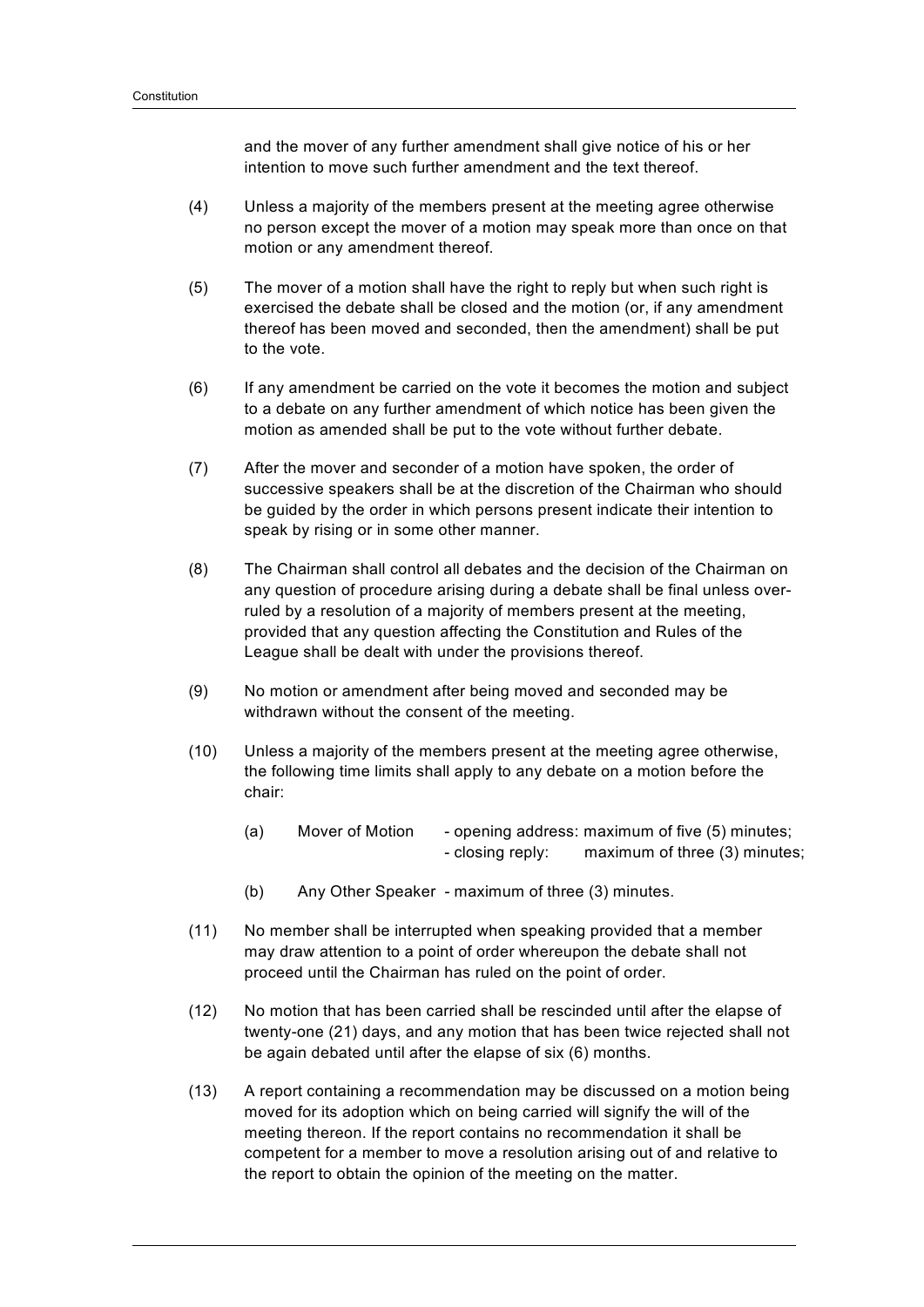(14) The Chairman shall have the right to be heard without interruption at any stage of the meeting and any member offending against this Order or any of the above Standing Orders may be warned by the Chairman and, if the member offends again at the same meeting or any adjournment thereof, may be suspended by the Chairman for the remainder of the meeting or for such lesser time as the Chairman shall decide.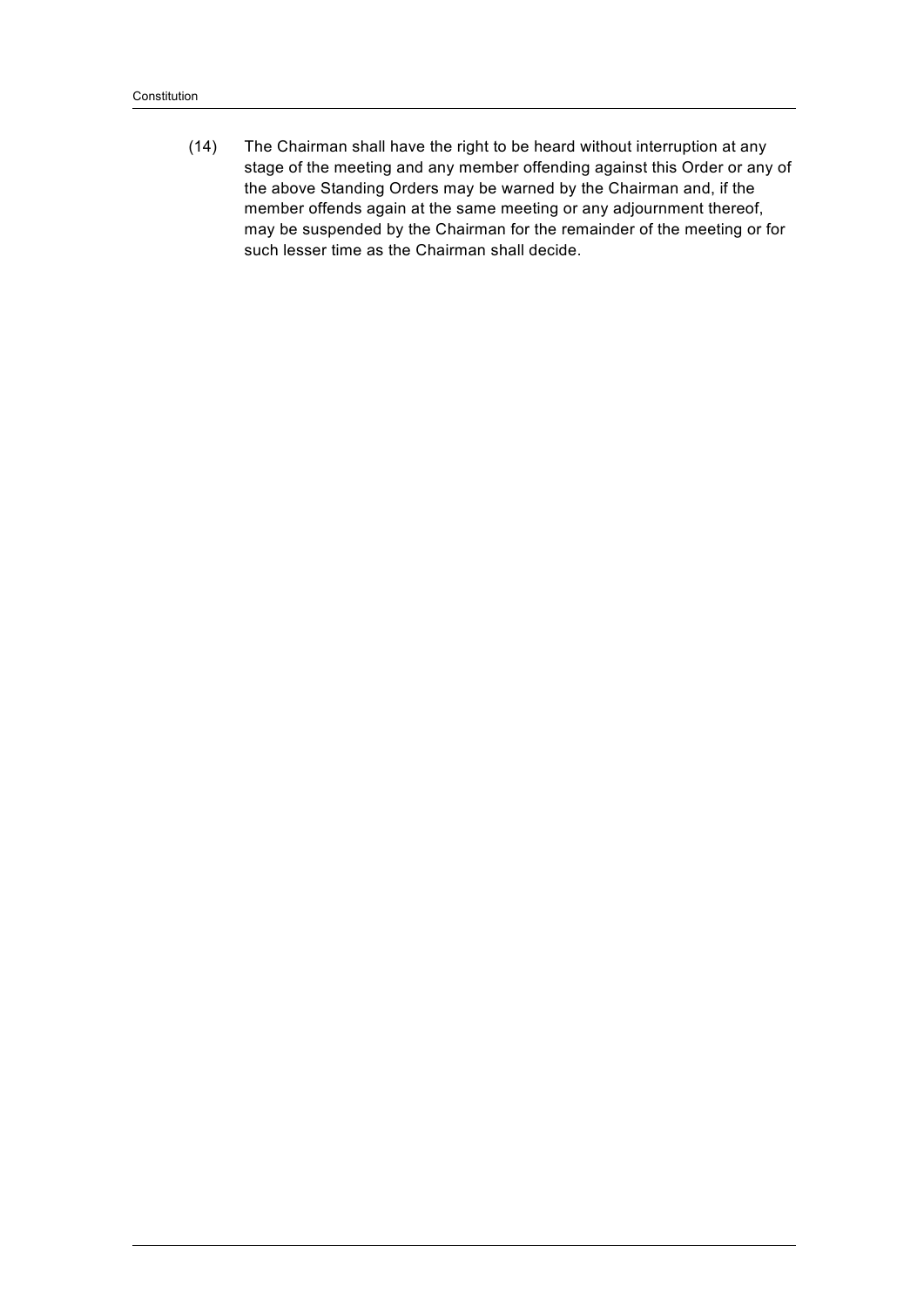## **APPENDIX 2a: Appointment of Proxy**

| (Clause 20)                                                                                                                                                                                                                                                           |                                  |  |  |  |  |
|-----------------------------------------------------------------------------------------------------------------------------------------------------------------------------------------------------------------------------------------------------------------------|----------------------------------|--|--|--|--|
|                                                                                                                                                                                                                                                                       |                                  |  |  |  |  |
| of                                                                                                                                                                                                                                                                    |                                  |  |  |  |  |
| being a member of the Dangar Island League, hereby appoint the following proxy to vote on my<br>behalf at the meeting of the Dangar Island League (general meeting, annual general meeting or<br>special general meeting, as the case may be) to be held on theday of |                                  |  |  |  |  |
| I appoint as my proxy:                                                                                                                                                                                                                                                | (Mark only one box with an $X$ ) |  |  |  |  |
| <b>The League Member</b>                                                                                                                                                                                                                                              |                                  |  |  |  |  |
| The Secretary of the Dangar Island League                                                                                                                                                                                                                             |                                  |  |  |  |  |
|                                                                                                                                                                                                                                                                       |                                  |  |  |  |  |
| I instruct my proxy to vote as follows:                                                                                                                                                                                                                               | (Mark only one box with an X)    |  |  |  |  |
| In favour of the motion                                                                                                                                                                                                                                               |                                  |  |  |  |  |
| <b>Against the motion</b>                                                                                                                                                                                                                                             |                                  |  |  |  |  |
| At the proxy's discretion                                                                                                                                                                                                                                             |                                  |  |  |  |  |

**The Motion:** *(Insert motion details)*

#### **Signature of Member appointing proxy Date**

#### *Notes:*

- A proxy vote may only be given to a person who is a paid up member of the League
- Completed proxy forms must be lodged with the Secretary of the League at least 3 hours before the start time of the meeting by:

**------------------------------------------------------------------------------------------------------------ ------------------------------------------------**

- o Posting to: The Secretary, Dangar Island League, PO Dangar Island, NSW 2083
- o Depositing in the "League" letterbox at the Café on the Island
- o Scanning and emailing to: secretary@dangarislandleague.com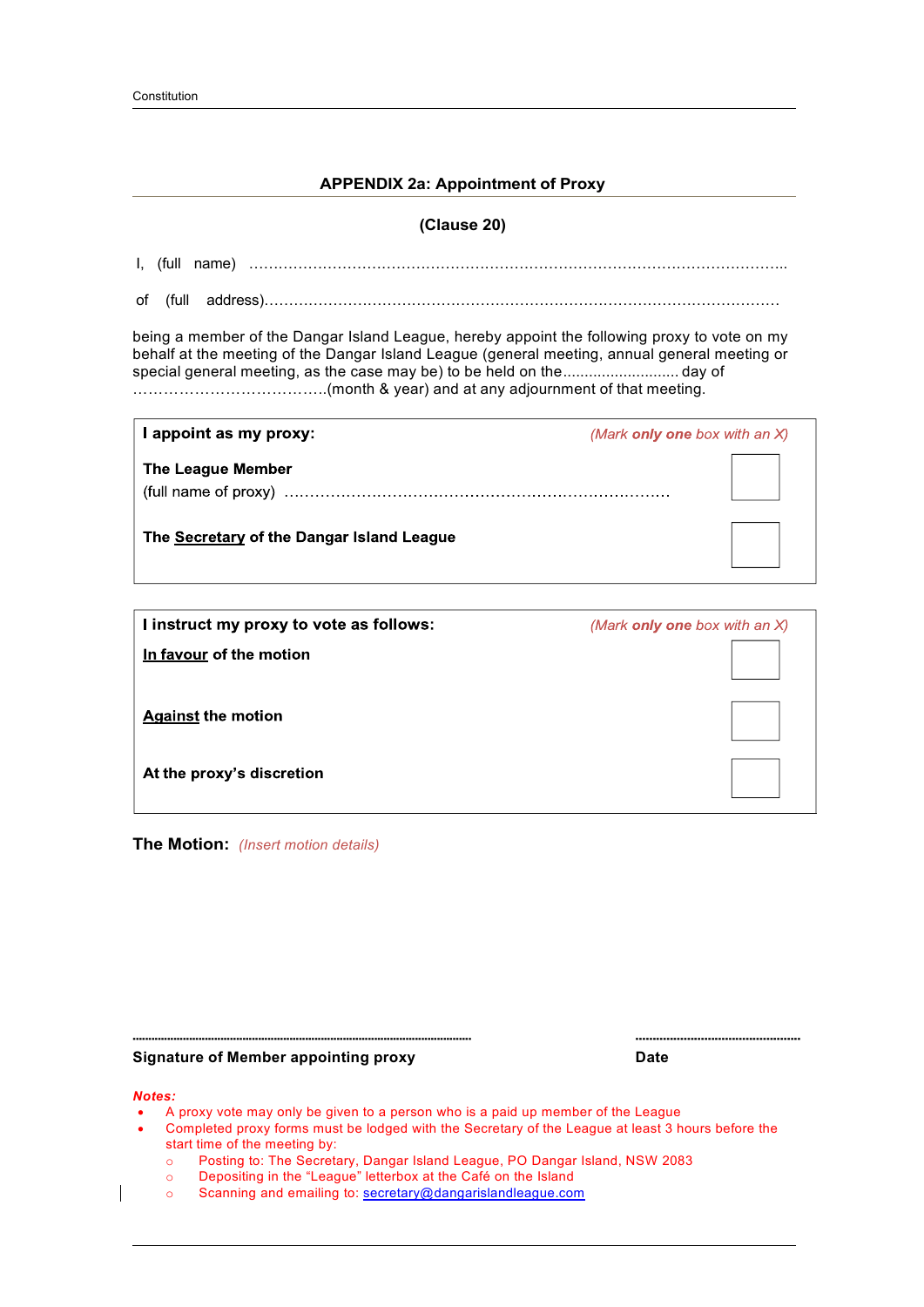## **APPENDIX 2b: Appointment of Proxy for election of League Management Committee**

## **(Clause 20)**

## I, (full name) ………………………………………………………………………………………………..

of (full address)……………………………………………………………………………………………

being a member of the Dangar Island League, hereby appoint the following proxy to vote on my behalf at the meeting of the Dangar Island League (general meeting, annual general meeting or special general meeting, as the case may be) to be held on the........................... day of ………………………………..(month & year) and at any adjournment of that meeting.

| I appoint as my proxy:                    | (Mark <b>only one</b> box with an $X$ ) |
|-------------------------------------------|-----------------------------------------|
| <b>The League Member</b>                  |                                         |
| The Secretary of the Dangar Island League |                                         |
| I instruct my proxy to vote as follows:   | (Mark only one box with an X)           |

I instruct my proxy to vote as follows:

At the proxy's discretion

As indicated below

*Complete this section only if you marked "*As indicated below" *in the section above*